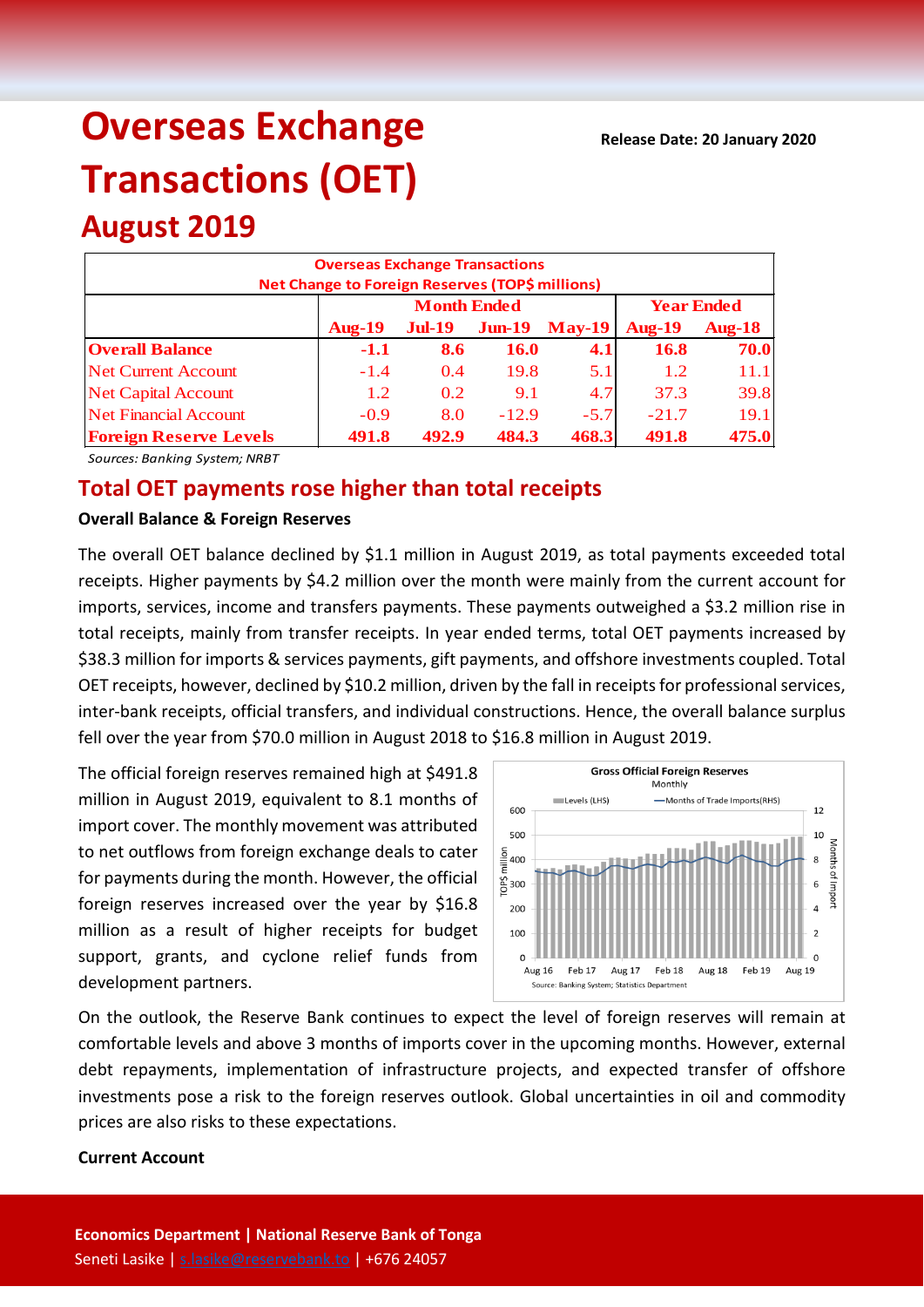The current account recorded a deficit of \$1.4 million in August 2019 as total current account payments rose by \$5.8 million compared to a \$4.0 million increase in receipts to the current account. The merchandise trade deficit widened over the month, while the surpluses in the services and income accounts lowered attributing mostly to higher payments, coupled with lower receipts particularly for services. Contrastingly, the transfers account surplus rose due to higher government receipts over the month.

| <b>Current Account (TOP\$ millions)</b> |           |                    |                   |          |                  |           |  |  |  |
|-----------------------------------------|-----------|--------------------|-------------------|----------|------------------|-----------|--|--|--|
|                                         |           | <b>Month Ended</b> | <b>Year Ended</b> |          |                  |           |  |  |  |
|                                         | Aug- $19$ | <b>Jul-19</b>      | $Jun-19$          | $May-19$ | Aug- $19$        | Aug- $18$ |  |  |  |
| <b>Net Current Account</b>              | $-1.4$    | 0.4                | 19.8              | 5.1      | $1.2\phantom{0}$ | 11.1      |  |  |  |
| Merchandise Trade                       | $-36.2$   | $-33.9$            | $-35.5$           | $-36.3$  | $-421.1$         | $-390.1$  |  |  |  |
| <b>Services</b>                         | 1.7       | 6.0                | 4.0               | 0.3      | 31.7             | 22.2      |  |  |  |
| Income                                  | 0.8       | 1.2                | $-4.8$            | 2.5      | 7.0              | $-1.9$    |  |  |  |
| <b>Transfers</b>                        | 32.4      | 27.1               | 56.1              | 38.6     | 383.5            | 381.0     |  |  |  |

*Sources: Banking System; NRBT*

The merchandise trade deficit widened by \$2.3 million as import payments rose by \$2.8 million over the month. Payments for wholesale & retail goods and oil imports rose by \$2.1 million and \$2.0 million respectively and outweighed lower payments for construction imports and motor vehicles. Total export proceeds, on the other hand, slightly rose by \$0.4 million due to a \$0.4 million increase in agricultural exports and \$0.3 million rise in marine exports whilst other export proceeds declined by \$0.1 million.

The service account surplus lowered by \$4.3 million in August 2019 attributed to a decline in services receipts compared to a rise in services payments. Almost all categories of services receipts fell over the month except for construction services which increased. Higher services payments were for sea freight, professional & management services, travel allowance and insurance premium payments. Additionally, the income account surplus also decreased to \$0.8 million from the \$1.2 million surplus last month. Income payments rose by \$0.6 million which was mainly dividend payments, higher than a \$0.1 million increase in income receipts.

However, the transfers account surplus rose by \$5.3 million mainly due to higher receipts by \$6.0 million during the month. Both official and private transfer receipts rose by \$3.1 million and \$2.9 million, respectively. Nonetheless, private transfer receipts for family support and gift increased in July 2019 by \$5.8 million. Transfers payments also rose over the month but at a slower pace by \$0.8 million.

In year ended terms, the surplus in the current account was lower by \$9.9 million to \$1.2 million. More specifically, the deficit in the merchandise trade account had partially offset the surpluses recorded for the services, income, and transfer accounts. The higher payments for imported government goods, wholesale & retail goods, oil, and motor vehicles altogether by \$32.1 million drove the higher merchandise trade deficit. This coincided with a rise in business container registrations recording an increase of 1,638 containers (25.7%), indicating growth in the trade sector.

However, the services account surplus increased by \$9.5 million due to higher service receipts for travel-related expenses (airfares & travel allowances), freight, professional services, and construction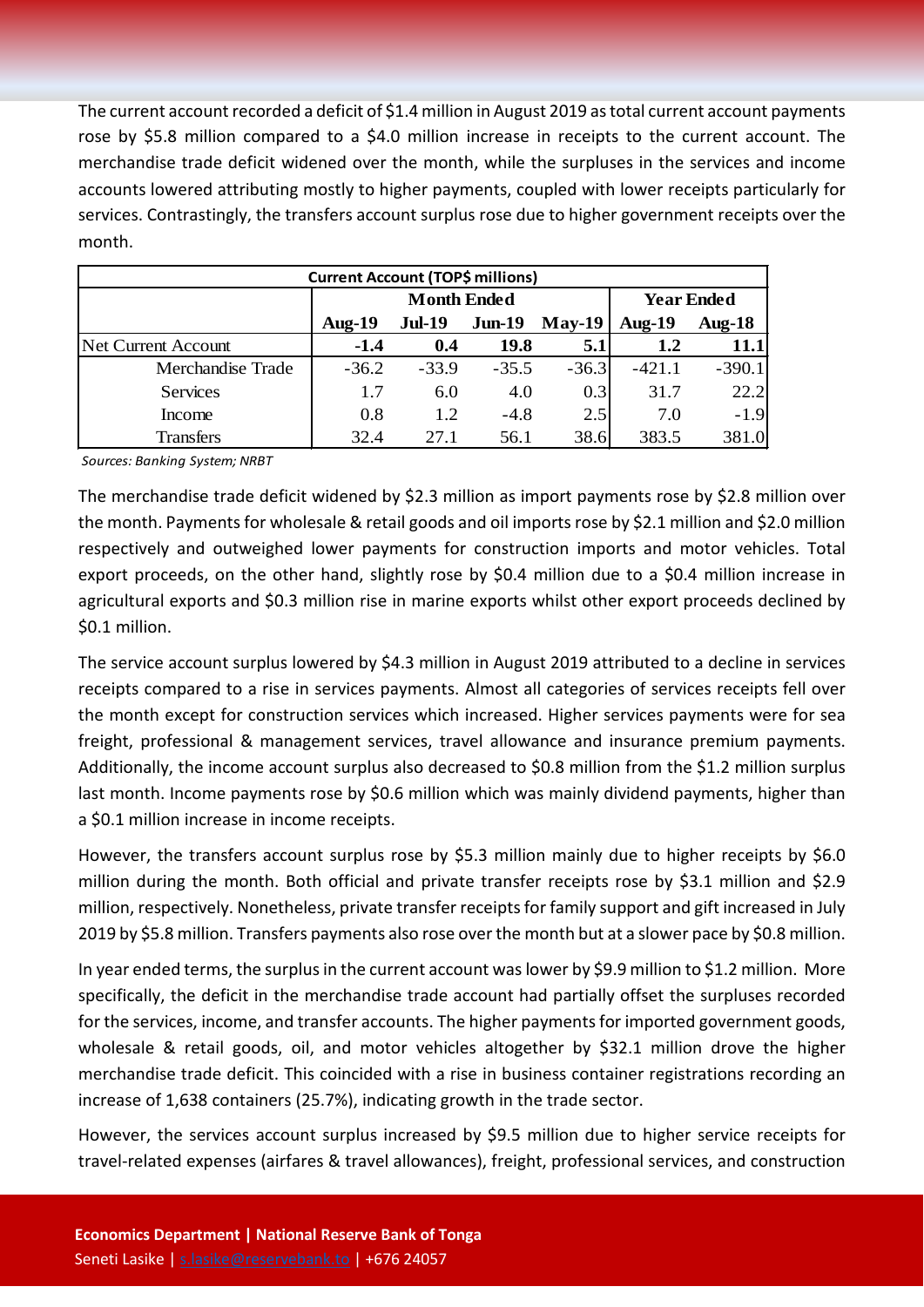services. The income account improved on the decline in income payments by \$8.1 million as payments for dividends and profits to overseas investors fell by \$7.0 million (41.7%). Moreover, official transfers account surplus rose over the year by \$2.6 million as the official transfer payments fell by \$5.1 million. Although private transfer receipts (including private remittances & non-profit organizations) rose by \$6.3 annually, it was offset by the same amount in payments for family support and transfers to own account.

#### **Capital Account**

| Capital Account (TOP\$ millions) |           |                    |                   |          |           |               |  |  |
|----------------------------------|-----------|--------------------|-------------------|----------|-----------|---------------|--|--|
|                                  |           | <b>Month Ended</b> | <b>Year Ended</b> |          |           |               |  |  |
|                                  | Aug- $19$ | <b>Jul-19</b>      | $J$ un-19         | $May-19$ | Aug- $19$ | <b>Aug-18</b> |  |  |
| Net Capital Account              | 1.2       | 0.2                | 9.1               | 4.7      | 37.3      | 39.8          |  |  |
| Official                         | 0.1       | 0.3                | 6.8               | 2.6      | 18.3      | 17.3          |  |  |
| Private                          |           | 0.0                | 2.3               | 2.0      | 19.0      | 22.5          |  |  |

*Sources: Banking System; NRBT*

The surplus in the capital account rose by \$1.0 million over the month. This was driven mainly by a \$1.1 million increase in the surplus of the private capital account, a \$0.1 million rise in the surplus from the official capital account was also noted. During August 2019, total receipts of \$1.1 million were for private capital receipts, and \$0.2 million were official capital transfer receipts. These receipts were for government-funded projects and household construction purposes by individuals (including non-profit organizations). There were no payments recorded for both official capital and private capital transfer accounts during the month.

Annually, the capital account continued to maintain its position of holding the highest surplus in the overall OET balance. However, the capital account surplus was lower by \$2.5 million to \$37.3 million. The fund receipts by Government for investment projects and capital expenditures (for construction purposes) rose over the year but was outweighed by the decline in private capital transfers.

### **Financial Account (TOP\$ millions) Aug-19 Jul-19 Jun-19 May-19 Aug-19 Aug-18** Net Financial Account **-0.9 8.0 -12.9 -5.7 -21.7 19.1** Direct Investment 1 0.2 -2.0 0.2 -3.1 -5.2 -8.5 Portfolio Investment  $\begin{bmatrix} 0.0 & 0.0 & -11.2 & 0.0 & -11.2 & 0.3 \end{bmatrix}$ Other Investment 1 -1.1 10.0 -1.9 -2.6 -5.3 27.3 **Month Ended Year Ended**

#### **Financial Account**

*Note: The Net Financial Account figures incorporate also the net reconcilliation items which is not reflected in the table below* Sources: Banking System; NRBT

A \$0.9 million deficit was recorded in the financial account over the month compared to a surplus in the previous month as a result of net outflows in foreign exchange deals with commercial banks. Similarly, the financial account recorded a \$21.7 million deficit over the year compared to a surplus in the previous year. This was largely owed to offshore investment transfers, principal repayment of the Government loan to EXIM Bank of China and higher inter-bank payments.